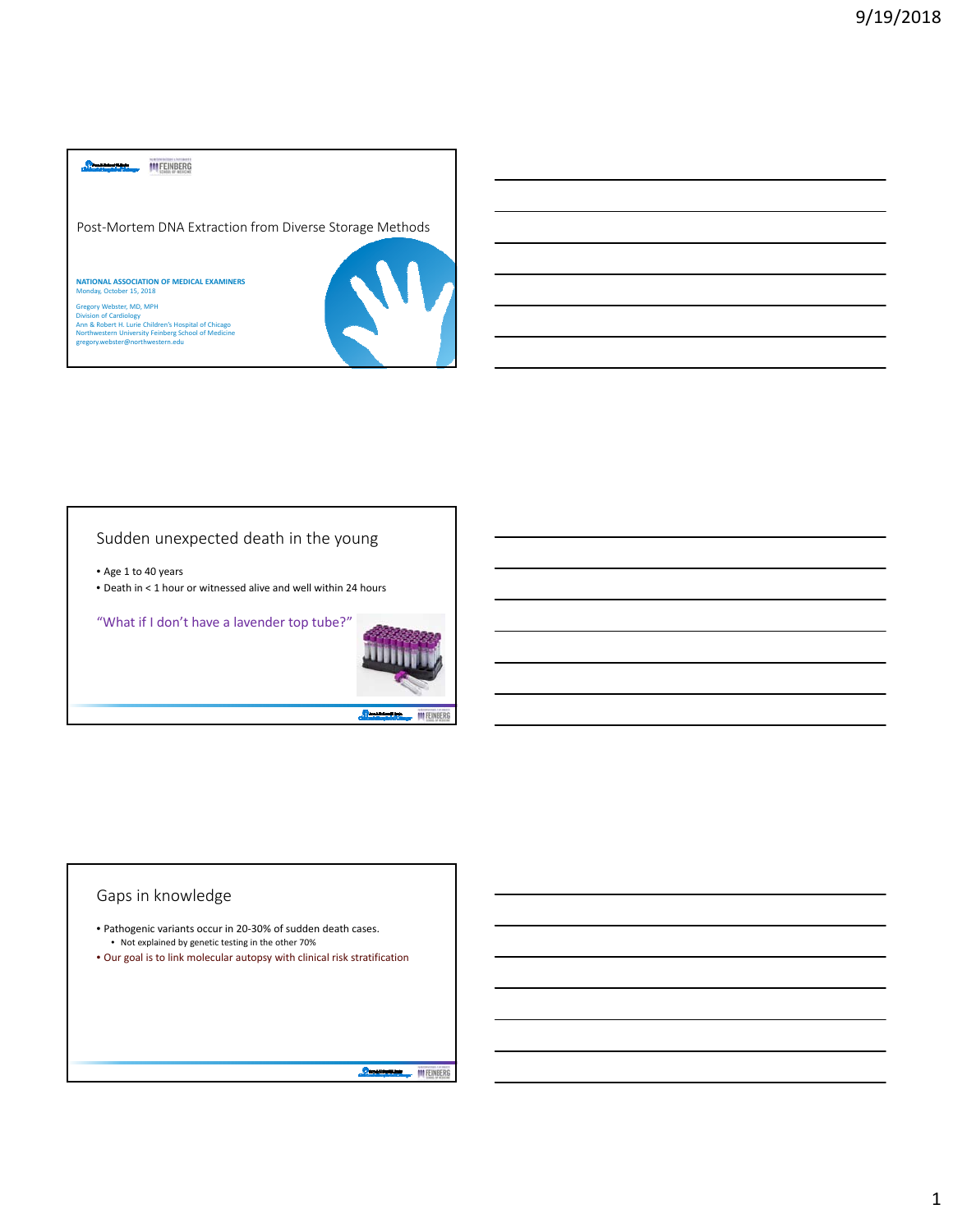# National Association of Medical Examiners Position Paper:<br>Retaining Postmortem Samples for Genetic Testing New Workness WO, Sampshire Blacker WO COC, Direct Beat of WO COC, Chica Beat of WO COC, July 2011<br>Christian Reservent WO Profile and Coco Model and Working WO, Coco Willie and Working WO, Coco Willie and Provide Working WO

"For the purpose of potential genetic testing and/or DNA banking, an appropriate sample is 5‐10 mL of blood collected at autopsy or as part of an external examination that is preserved with K2 EDTA (usually a purple top tube)."

**Occupation INTENBERG** 



### Methods

- Blood storage in EDTA was recommended
- Accepted in any container
- Extraction:
	- RNAse treatment (Sigma Aldrich)
	- Protein precipitation (Qiagen)
	- Isopropanol precipitation (Qiagen PureGene)
- DNA was quantified using spectrophotometric analysis (NanoDrop).



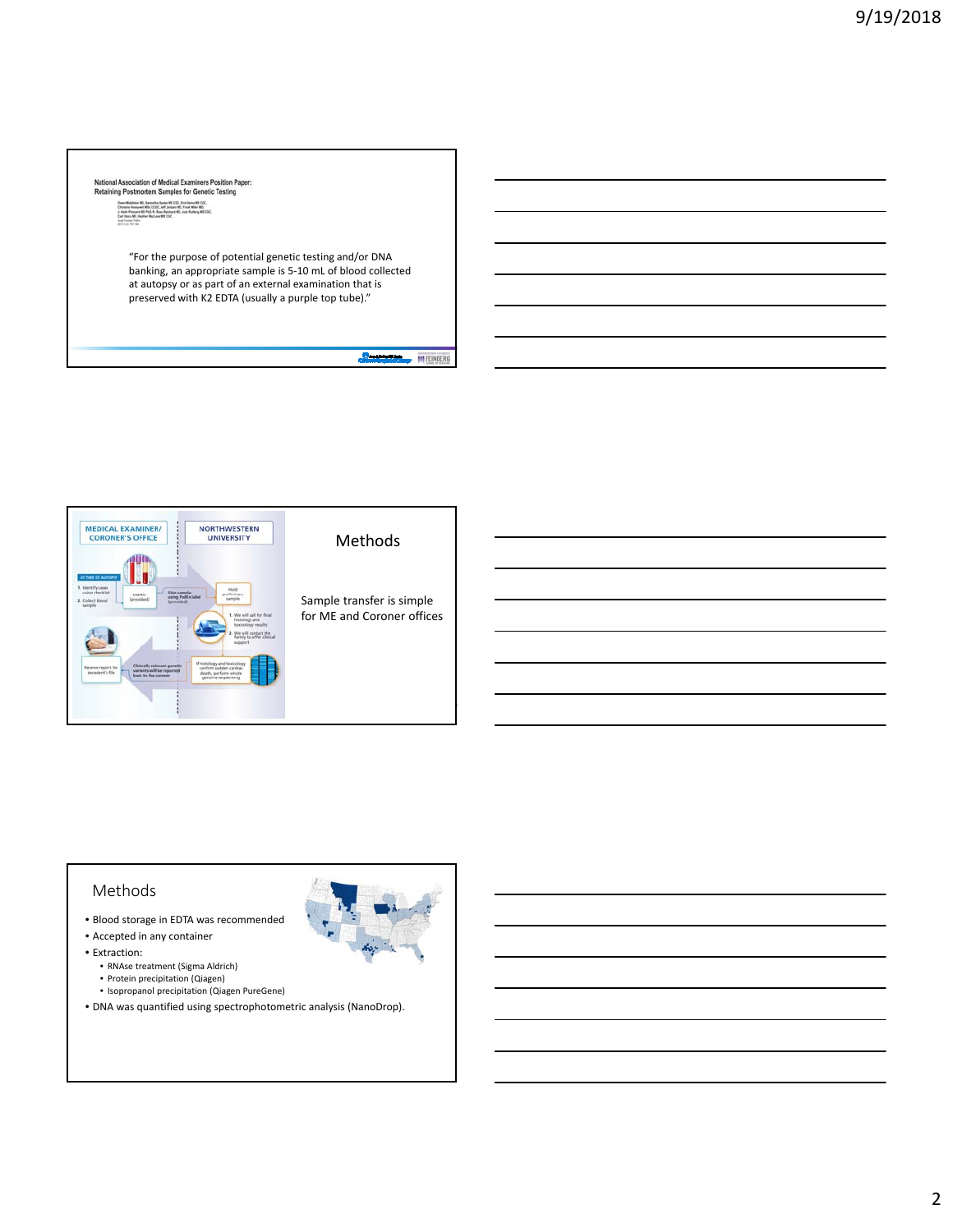

| <u> 1989 - Johann Harry Harry Harry Harry Harry Harry Harry Harry Harry Harry Harry Harry Harry Harry Harry Harry</u> |  |  |
|-----------------------------------------------------------------------------------------------------------------------|--|--|
|                                                                                                                       |  |  |
| ,我们也不会有什么。""我们的人,我们也不会有什么?""我们的人,我们也不会有什么?""我们的人,我们也不会有什么?""我们的人,我们也不会有什么?""我们的人                                      |  |  |
| <u> 1989 - Andrea Andrew Maria (h. 1989).</u>                                                                         |  |  |
| <u> 1989 - Johann Barn, mars et al. (b. 1989).</u>                                                                    |  |  |
| ,我们也不会有什么?""我们的人,我们也不会有什么?""我们的人,我们也不会有什么?""我们的人,我们的人,我们也不会有什么?""我们的人,我们也不会有什么?""                                     |  |  |

L,